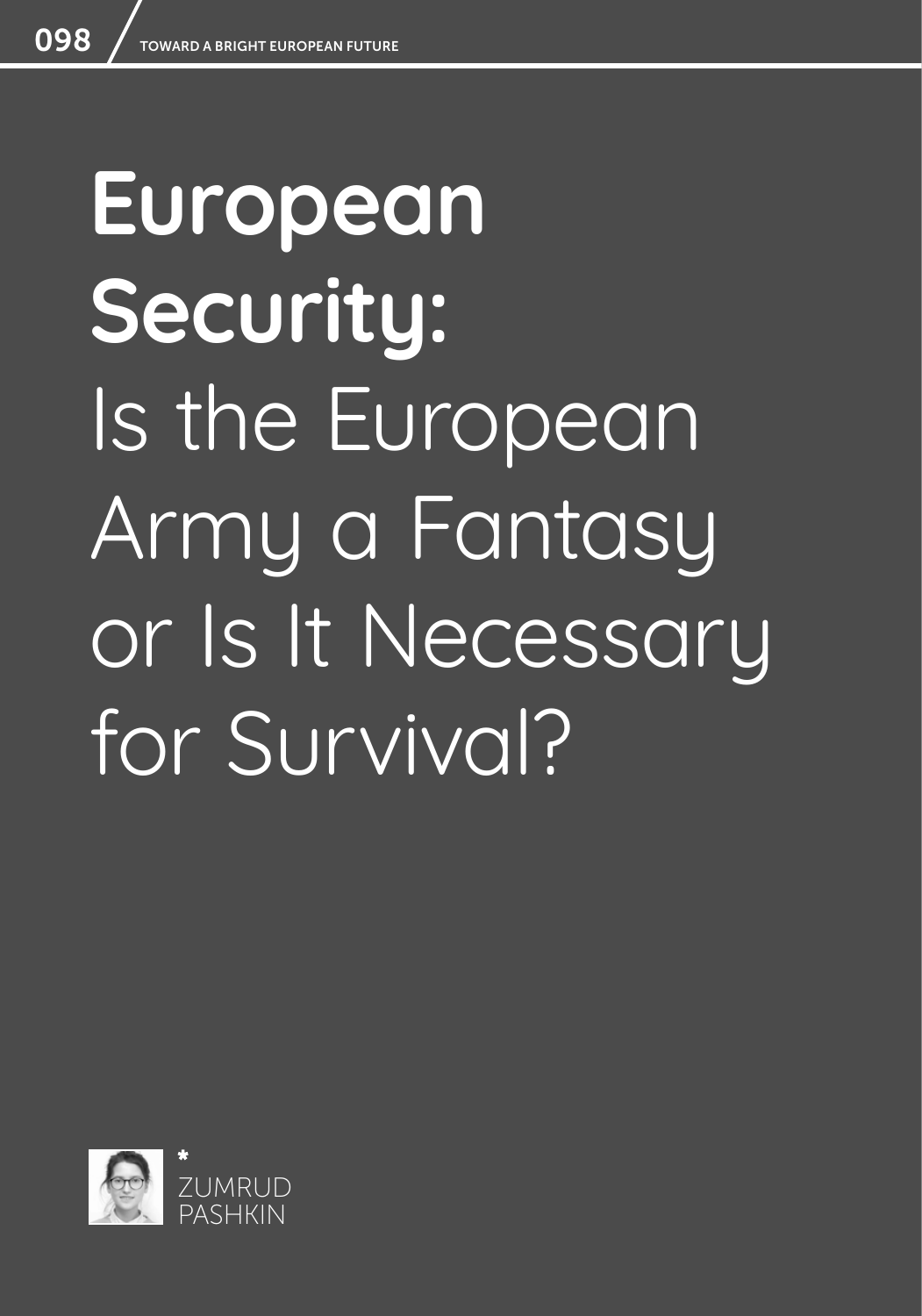099

The discussion of the Europe-<br>
The answers is a subject that has<br>
been present in the public de-<br>
bate since the beginning of the<br>
creation of a common Europe.<br>
The answers to the question of whether an army is a subject that has been present in the public debate since the beginning of the creation of a common Europe. it is crucial to create a European army to ensure the security of the European Union (EU) and its borders vary greatly. According to some experts<sup>1</sup>, creating an army is an urgent necessity because the continent is not secure anymore. Therefore, Europe *must have* its joint army, which will respond to any security challenges. Another argument is that if the EU aims to become a global power, it cannot achieve it without its own military force.

On the other hand, for other people discussing this matter, the idea of a European army is a pure fantasy. The reason for this is the fact that military integration in the European Union has been discussed on various occasions, yet so far without success. This policy field still remains a sensitive area when it comes to national sovereignty of member states. Moreover, the militarization of the EU is also described as a challenge to its role of 'civilian power'

Nevertheless, considering the threat that Europe is now facing in light of the current war in the eastern part of Europe, namely the Russian invasion of Ukraine, this topic is becoming more critical than ever. Therefore, security challenges for Europe, the general views among the societies and political officials of the European Union about the possibility of creating a joint army, the obstacles preventing much closer integration in the military field shall be addressed.

1 See: <https://euobserver.com/opinion/154311>; [https://](https://www.brusselstimes.com/author/avgeorgiou489) [www.brusselstimes.com/author/avgeorgiou489](https://www.brusselstimes.com/author/avgeorgiou489); [https://](https://carnegieeurope.eu/strategiceurope/59312 ) [carnegieeurope.eu/strategiceurope/59312](https://carnegieeurope.eu/strategiceurope/59312 ) 

99 IN THE 2000s, TERRORISM AND ORGANIZED CRIME, UNREGU-LATED MIGRATION, ENERGY SECURITY, AND THE PROLIFER-ATION OF WEAPONS OF MASS DESTRUC-TION WERE IDEN-TIFIED AS THREATS AND CHALLENGES TO EUROPEAN SECURITY INTERESTS

# SECURITY CHALLENGES

The European Security Strategy published by the European Union in 2003, starts as follows: *"Europe has never been so prosperous, so secure nor so free. The violence of the first half of the 20th century has given way to a period of peace and stability unprecedented in European history."*<sup>2</sup> This statement has, however, been recently rendered obsolete. The security environment compared with the time of drafting the document became far more complicated,

<sup>2</sup> Council of the European Union (2009) *European Security Agency: A Secure Europe in a Better World*, Brussels: DGF Communication/Publications.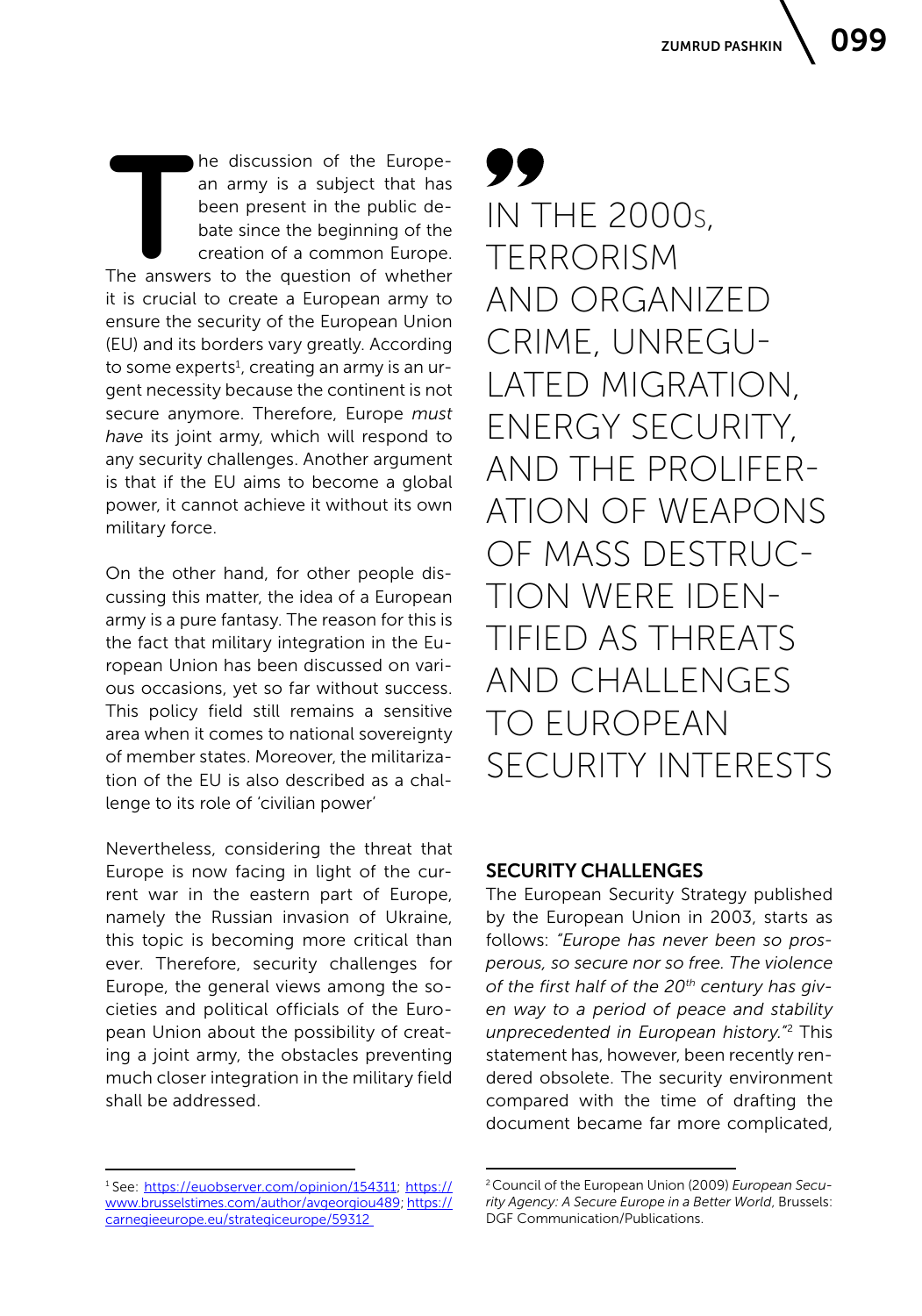and the situation on the European continent has deteriorated in terms of a peaceful coexistence. A range of challenges to security, in both civil and military spheres, appeared since the end of the Cold War. Moreover, the scope of the emerging and existing threats has also diversified.

In the 2000s, terrorism and organized crime, unregulated migration, energy security, and the proliferation of weapons of mass destruction were identified as threats and challenges to European security interests $3$ , and, in fact, these threats did not demand a military response at the time. However, in the past years, these threats became more significant and complex. In addition, the unpredictability and uncertainty of the geopolitics became more evident. Of course, in the evolving international stage, the question of whether the EU should remain a completely civilian power, or whether the block should develop autonomous defense capability, is crucial.

Since the end of the World War II, NATO has been a key player in terms of defense and protection in the region, and European countries had never doubted that. However, the deteriorating transatlantic relations under President Donald Trump played a key role in bringing European countries much closer on the subject of strategic autonomy4.

Since taking office, Donald Trump and his administration have harshly criticized the European Union and individual member states. The now former president of the United States threatened to withdraw from NATO, as he was dissatisfied with NATO

99 THE DETERIORATING TRANSATLANTIC RELATIONS UNDER PRESIDENT DONALD TRUMP PLAYED A KEY ROLE IN BRINGING EUROPEAN COUNTRIES MUCH CLOSER ON THE SUBJECT OF STRATEGIC AUTONOMY

spending. According to him, *"NATO is unfair, economically because the US pays a disproportionate share."*<sup>5</sup> In a recent interview, Former National Security Advisor to Trump, John Bolton, claimed that if Trump won a second term, he might have withdrawn the U.S. from NATO, what Russian President Vladimir Putin was waiting for6.

<sup>3</sup> Ibid., pp. 11-14.

<sup>4</sup> Zandee, D. et al. (2020) *European Strategic Autonomy in Security and Defence*, Clingendael Report, December, p.23.

<sup>5</sup> [https://www.washingtonpost.com/blogs/post-partisan/](https://www.washingtonpost.com/blogs/post-partisan/wp/2016/03/21/a-transcript-of-donald-trumps-meeting-with-the-washington-post-editorial-board/) [wp/2016/03/21/a-transcript-of-donald-trumps-meet](https://www.washingtonpost.com/blogs/post-partisan/wp/2016/03/21/a-transcript-of-donald-trumps-meeting-with-the-washington-post-editorial-board/)[ing-with-the-washington-post-editorial-board/](https://www.washingtonpost.com/blogs/post-partisan/wp/2016/03/21/a-transcript-of-donald-trumps-meeting-with-the-washington-post-editorial-board/)

<sup>6</sup> [https://www.businessinsider.com/bolton-putin](https://www.businessinsider.com/bolton-putin-waiting-for-trump-to-withdraw-from-nato-in-2nd-term-2022-3 )[waiting-for-trump-to-withdraw-from-nato-in-2nd](https://www.businessinsider.com/bolton-putin-waiting-for-trump-to-withdraw-from-nato-in-2nd-term-2022-3 )[term-2022-3](https://www.businessinsider.com/bolton-putin-waiting-for-trump-to-withdraw-from-nato-in-2nd-term-2022-3 )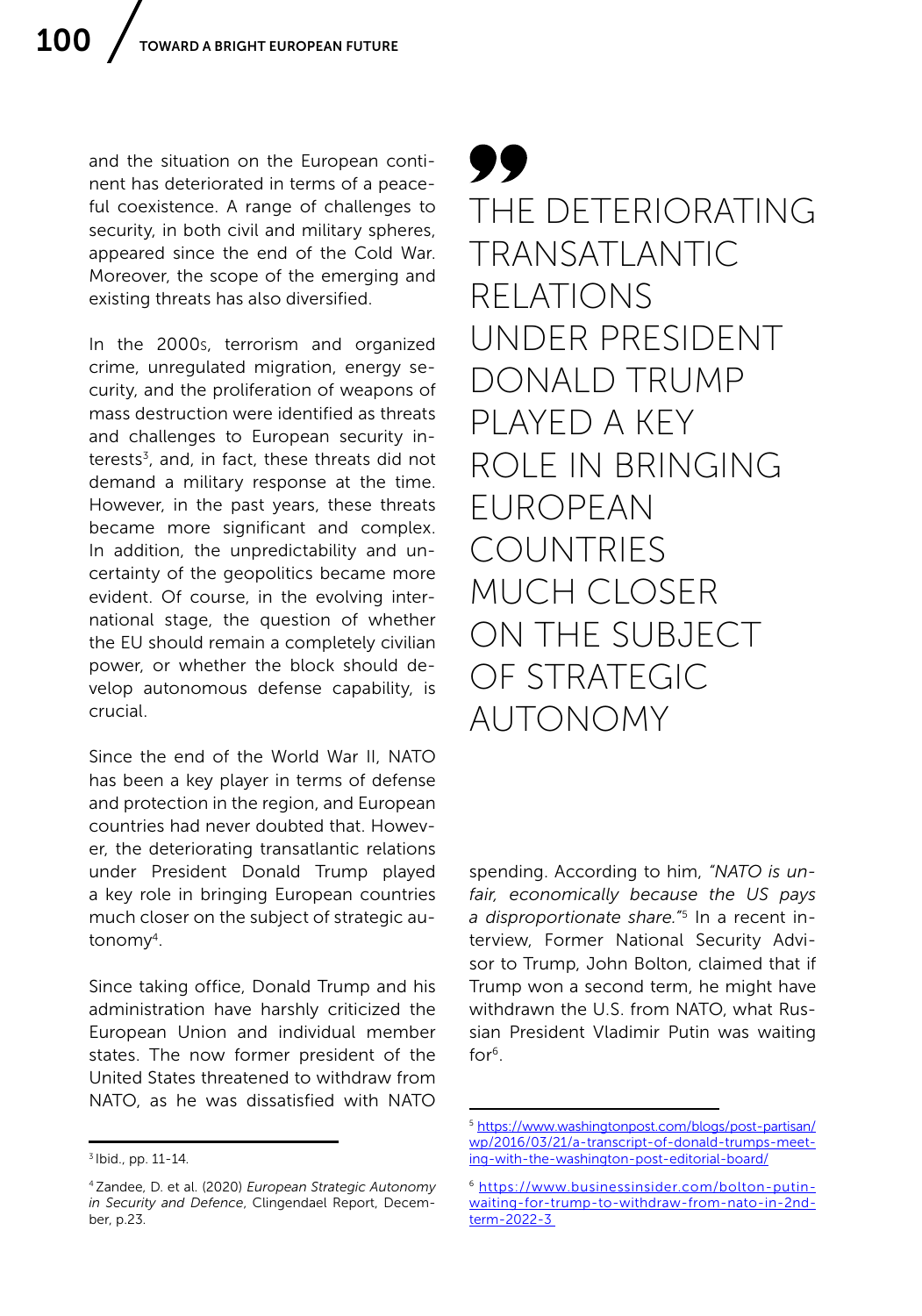Doubt about the U.S. security guarantees might disappear in the post-Trump era, but in many European countries, it has already changed the mindset of the people. Moreover, pressure on Europe to take more responsibility for its own security will remain in place regardless of who will be in power in the United States. More European responsibility can no longer be viewed simply as fair burden-sharing in NATO – it is also about Europe becoming a geopolitical player.

On the other hand, international rulesbased order is becoming weaker, the influence of global institutions on the processes is decreasing, large powers are demonstrating an unwillingness to be bound by rules. All of this makes it urgent for the EU to think about safeguarding its security.

In 2017, President of the European Council, Donald Tusk, sent an open letter to EU member states outlining the three major threats Europe faces: an assertive China, an aggressive Russia, and terror and anarchy in the Middle East<sup>7</sup>. In this context, the most relevant example of those countries rejecting international order in these days would be Russia. The Kremlin's wars in the neighborhood of Europe (in 2008 in Georgia, the 2014 invasion of Crimea, and the interference in the eastern part of Ukraine), and the threatening rhetoric of Moscow have served as a wake-up call for Europe. And, today, Russia is grossly violating international law and principles by waging an unjustified war and invading neighboring Ukraine.

These days, in response to Moscow, the solidarity and unity that the NATO alliance demonstrates is often highlighted by both NATO chief and officials of respective

99 MORE EUROPEAN RESPONSIBILITY CAN NO LONGER BE VIEWED SIMPLY AS FAIR BURDEN-SHARING IN NATO – IT IS ALSO ABOUT EUROPE BECOMING A GEOPOLITICAL PLAYER

member states. However, at the same time, there is still another question that should be borne in mind: if Donald Trump actually had won the second term, what performance would we have seen by NATO? The uncertainty that would have ensued makes it crucial to consider reducing dependency on others as a priority for Europe.

# HISTORY OF THE EUROPEAN DEFENSE **COOPERATION**

In November 2018, on the eve of the centenary anniversary of the World War I Armistice, international media published the news on French President Emmanuel Macron's call for a "true European army" to protect Europe from threats<sup>8</sup>. And this was not the first time President Macron had talked about creating a European army.

<sup>7</sup> [https://www.consilium.europa.eu/en/press/press-re](https://www.consilium.europa.eu/en/press/press-releases/2017/01/31/tusk-letter-future-europe/)[leases/2017/01/31/tusk-letter-future-europe/](https://www.consilium.europa.eu/en/press/press-releases/2017/01/31/tusk-letter-future-europe/) 

<sup>8</sup> BBC (2018) *France's Macron Pushes for "True European Army"*, November 6.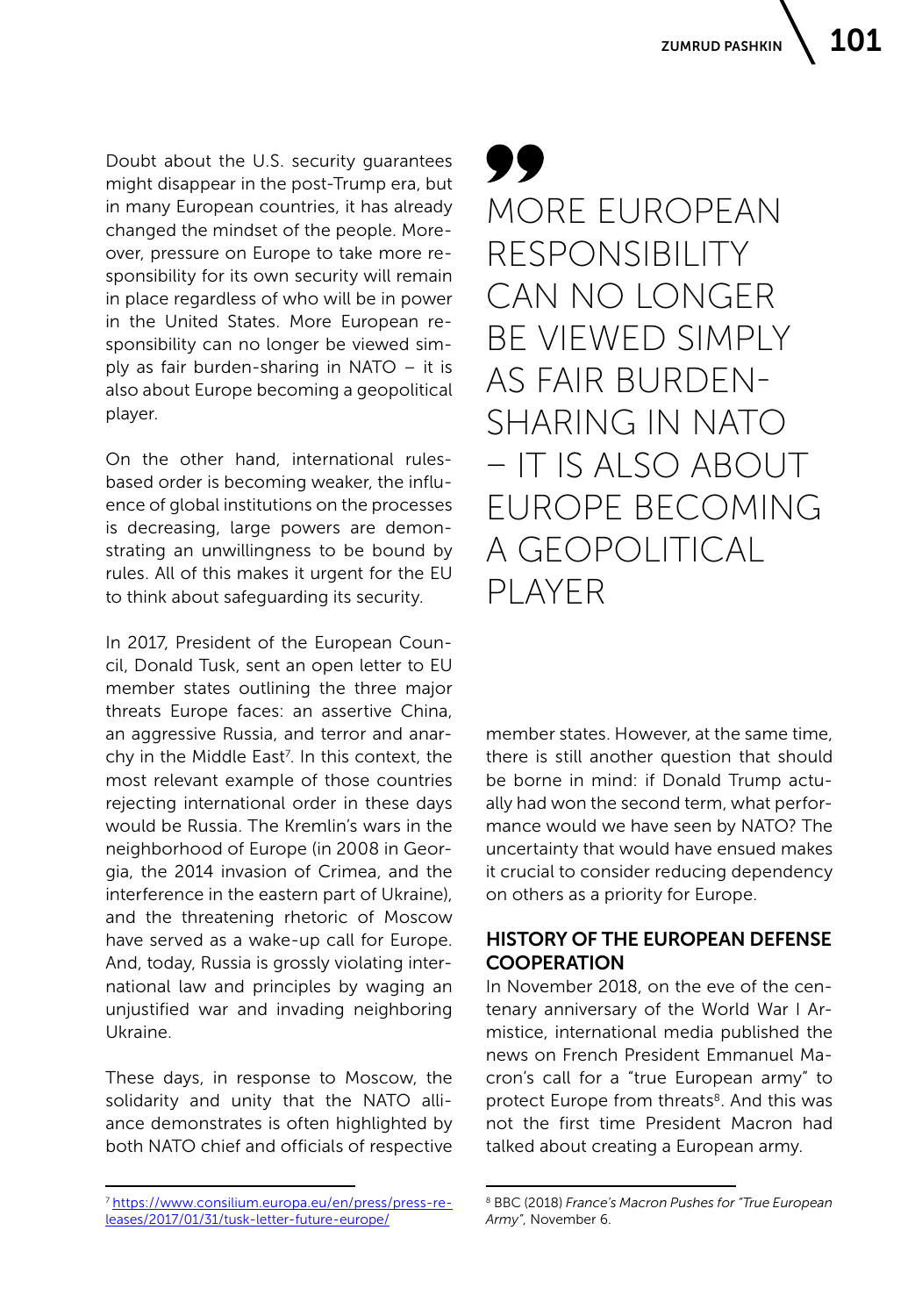# 99 THE KREMLIN'S WARS IN THE NEIGH-BORHOOD OF EUROPE AND THE THREAT-ENING RHETORIC OF MOSCOW HAVE SERVED AS A WAKE-UP CALL FOR EUROPE

In his first radio interview since becoming the president in May 2017, he claimed Europe has to protect itself with respect to China, Russia, and even the United States. He also stated that *"We will not protect Europeans unless we decide to have a true European army."*9 Looking at the history of European defense policy, one may see that the idea of collective European defense is as old as the story of European integration. France has been one of the leading countries to push forward this idea.

In 1950, Jean Monnet, the then General Commissioner of the French National Planning Board, expressed his will to launch a European defense on a supranational basis, an initiative inspired by French foreign minister Robert Schuman's plan for establishing the European Coal and Steel

Community (ECSC)<sup>10</sup>. Known today as the 'Pleven Plan,' it was submitted by French Prime Minister René Pleven to the National Assembly in October 1950. The proposal known as the 'European Defense Community' (EDC), which constituted one of the tenets of the said plan, proposed creating the European Army to be placed under the supranational authority and to be funded by a common budget.

According to this proposal, the management of European armament and equipment would be under the authority of a European Defense Minister operating under a European Defense Council. And founding member states of European integration (Germany, France, Italy, Belgium, the Netherlands, and Luxembourg) all signed it, with four of these states ratifying it. However, during the 1954 National Assembly, France rejected it<sup>11</sup>.

After an unsuccessful attempt to launch the European Defense Community, throughout the years, a number of bilateral efforts aimed at strengthening and deepening cooperation in the defense area (such as the Elysée Treaty between France and West Germany) were launched. However, in general, in the Cold War era, the influence of NATO in defense and security issues of Europe was strong, and creating a separate army was not a goal on the agenda.

Nevertheless, within NATO, European members of the military block were interested in close cooperation. For example, thirteen European members created in 1976 a coordinating body, called the 'Independent European Program Group' (IEPG), whose mission was to stimulate

<sup>9</sup> Euractiv (2018) *Macron Calls for "True European Army to Defend against Russia, US, China"*, November 7.

<sup>10</sup> The road to European defense cooperation (1947-1954). See: <https://eda.europa.eu/our-history/our-history.html>

<sup>11</sup> [https://www.europarl.europa.eu/factsheets/en/sheet/1/](https://www.europarl.europa.eu/factsheets/en/sheet/1/the-first-treaties ) [the-first-treaties](https://www.europarl.europa.eu/factsheets/en/sheet/1/the-first-treaties )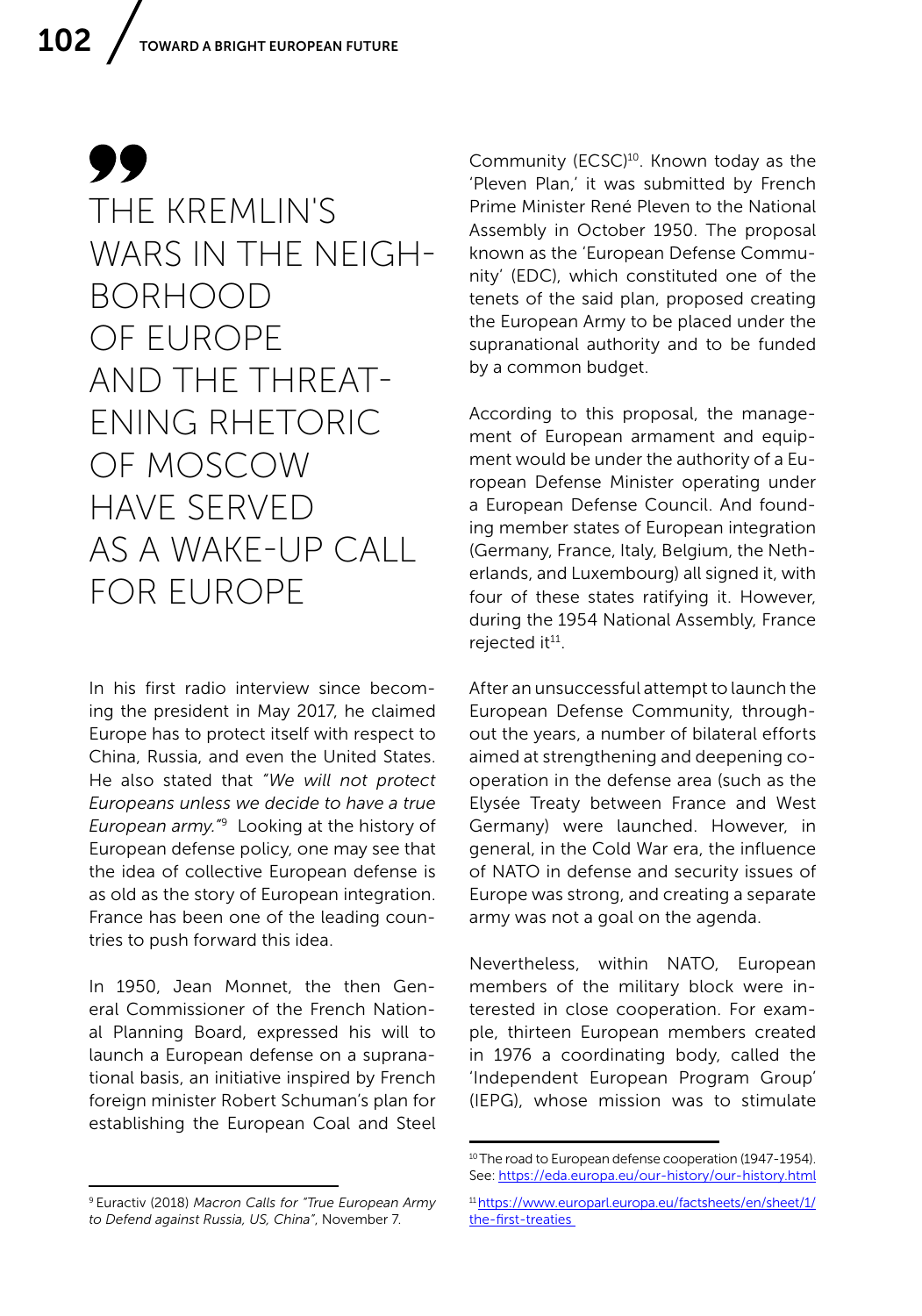cooperation on armaments procurement among the countries<sup>12</sup>. The paragraphs on cooperation in the field of security and defense are reflected in the signed treaties and agreements within the European Union. Later, in the 1990s, European governments made moves towards creating capabilities tailored for force projection and humanitarian intervention (for both conflict prevention and crisis management $)^{13}$ .

Then, the Maastricht Treaty, signed in 1992, redefined the integration process in Europe and created the European Union, based on three pillars. One of these pillars – Common Foreign and Security Policy (CFSP) – embraced the definition of a "Common Defense Policy"14. In the same year, the Western European Union (WEU), a former association (existing in the years 1955-2011) of ten countries, approved the Petersberg Declaration<sup>15</sup>, which defined the legal framework and procedures.

According to the declaration, the military intervention of WEU could be used for the so-called 'Petersberg Tasks,' which included: humanitarian and rescue tasks, peacekeeping tasks, and tasks of combat forces in crisis management, including peacemaking16. The Petersberg Declaration also presented a practical approach to crisis 99 LOOKING AT THE HISTORY OF EUROPEAN DEFENSE POLICY, ONE MAY SEE THAT THE IDEA OF COLLECTIVE EUROPEAN DEFENSE IS AS OLD AS THE STORY OF EUROPEAN INTEGRATION

management within and beyond European borders.

Although the Amsterdam Treaty, signed in 1997, did not create a common defense policy, it increased responsibilities in the realms of peacekeeping and humanitarian work. This Treaty underlined the possibility of developing a future common defense policy for the EU<sup>17</sup>. Later, at the Helsinki European Council in December 1999, the EU member states defined the Helsinki Headline Goal, which aimed at voluntary cooperation in EU-led operations. According to this goal, by 2003, member states were to be able to deploy within sixty days and sustain for at least one-year, military

<sup>&</sup>lt;sup>12</sup> The road to European defense cooperation (1947-1954). See:<https://eda.europa.eu/our-history/our-history.html>

<sup>13</sup> Quille, G. (2006) *The European Security and Defense Policy: From the Helsinki Headline Goal to the EU Battlegroups*, Policy Department, European Parliament.

<sup>14</sup> Missiroli, A. (2000) "CFSP, Defence and Flexibility", [in]: *Chaillot Papers*, Vol 38. Available [online]: [https://www.](https://www.iss.europa.eu/sites/default/files/EUISSFiles/cp038e.pdf) [iss.europa.eu/sites/default/files/EUISSFiles/cp038e.pdf](https://www.iss.europa.eu/sites/default/files/EUISSFiles/cp038e.pdf)

<sup>15</sup> Western European Council of Ministers (1992) *Petersberg Declaration*. Available [online]: [https://www.cvce.](https://www.cvce.eu/content/publication/1999/1/1/16938094-bb79-41ff-951c-f6c7aae8a97a/publishable_en.pdf ) [eu/content/publication/1999/1/1/16938094-bb79-](https://www.cvce.eu/content/publication/1999/1/1/16938094-bb79-41ff-951c-f6c7aae8a97a/publishable_en.pdf ) [41ff-951c-f6c7aae8a97a/publishable\\_en.pdf](https://www.cvce.eu/content/publication/1999/1/1/16938094-bb79-41ff-951c-f6c7aae8a97a/publishable_en.pdf ) 

<sup>16</sup> Pagani, F. (1998) "A New Gear in the CFSP Machinery: Integration of the Petersberg Tasks in the Treaty on European Union," [in]: *European Journal of International Law*, Vol. 9.

<sup>17</sup> [https://www.europarl.europa.eu/factsheets/en/](https://www.europarl.europa.eu/factsheets/en/sheet/3/the-maastricht-and-amsterdam-treaties ) [sheet/3/the-maastricht-and-amsterdam-treaties](https://www.europarl.europa.eu/factsheets/en/sheet/3/the-maastricht-and-amsterdam-treaties )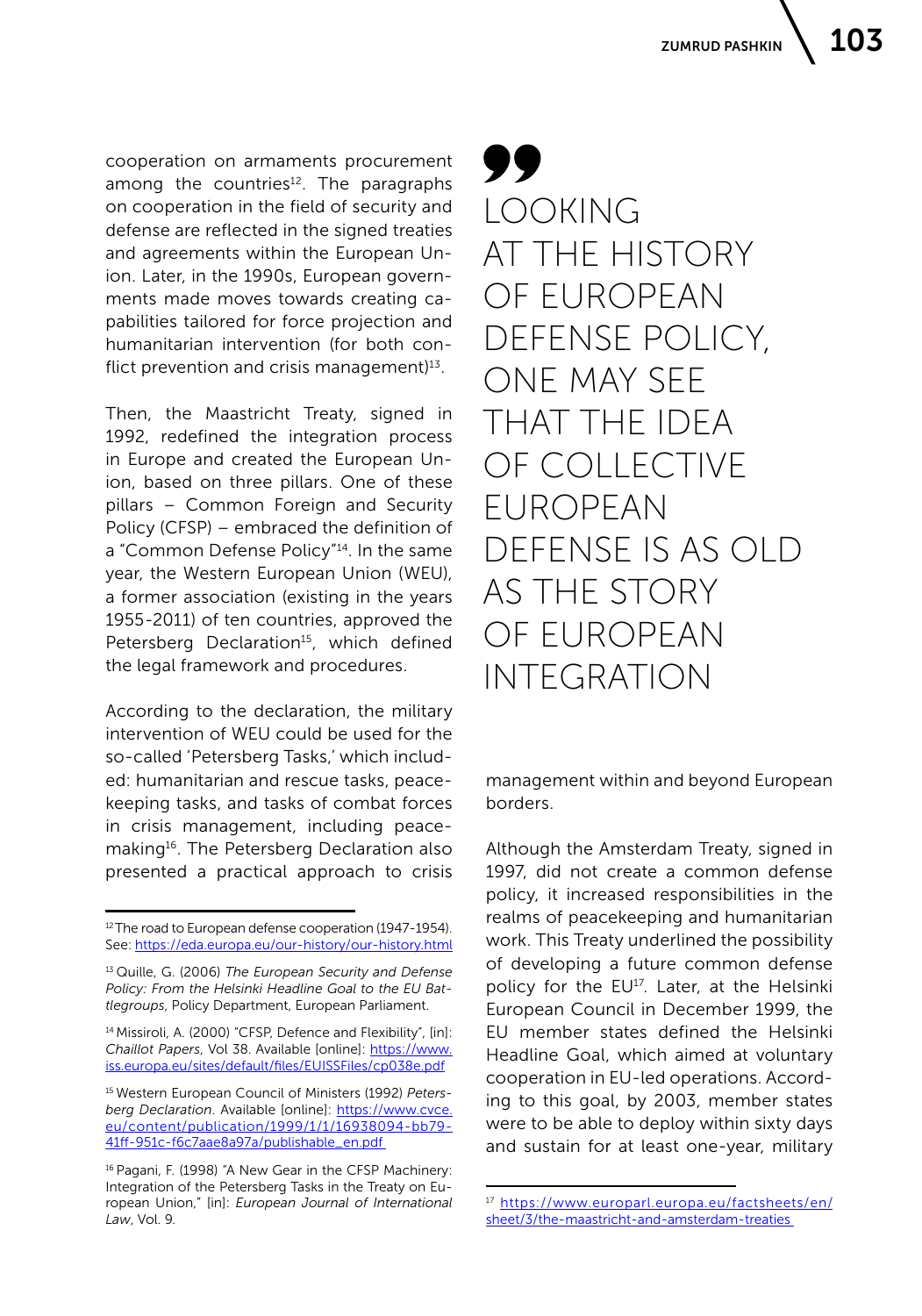99 AFTER AN UNSUCCESSFUL ATTEMPT TO LAUNCH THE EUROPEAN DEFENSE COMMUNITY, A NUMBER OF BILATERAL EFFORTS AIMED AT STRENGTHENING AND DEEPENING COOPERATION IN THE DEFENSE AREA WERE **LAUNCHED** 

forces of up to 50,000–60,000 persons capable of the full range of Petersberg tasks18.

In the Treaty of Lisbon (2009), Article 43(1) explained in which cases the European Union may use civilian and military means.

*"[I]t shall include joint disarmament operations, humanitarian and rescue tasks, military advice and assistance tasks, conflict prevention and peace-keeping tasks, tasks of combat forces in crisis management, including peace-making and post-conflict stabilization. All these tasks may contribute to the fight against terrorism, including by supporting third countries in combating terrorism in their territories"*19, the Treaty reads.

Eventually, in order to coordinate the process and put forward initiatives in terms of the development of defense cooperation within the EU, the European Defense Agency was established in 2004. It was the European Council which decided that an agency in the field of defense capabilities development, research, acquisition, and armaments should be created. It was designed to have four key roles: 1) developing defense capabilities in the field of crisis management; 2) promoting and enhancing European armaments cooperation; 3) strengthening the European defense industrial and technological base; and 4) creating a competitive European defense equipment market as well as promoting, in liaison with the community's research activities, where appropriate, research aimed at leadership in strategic technologies for future defense, and security capabilities<sup>20</sup>.

Another crucial moment in defense cooperation among member states of the EU was the launching of the Permanent Structured Cooperation (PESCO) in 2017.

Through PESCO, *"collaboration between the participating EU member states would* 

<sup>18</sup> Quille, G. (2006) *The European Security and Defense Policy: From the Helsinki Headline Goal to the EU Battlegroups*, Policy Department, European Parliament.

<sup>19</sup> Quille, G. (2009) *The Lisbon Treaty and Its Implications for CFSP/CSDP*, Policy Briefing.

<sup>20</sup> Quille, G. (2006) *The European Security and Defense Policy: From the Helsinki Headline Goal to the EU Battlegroups*, Policy Department, European Parliament.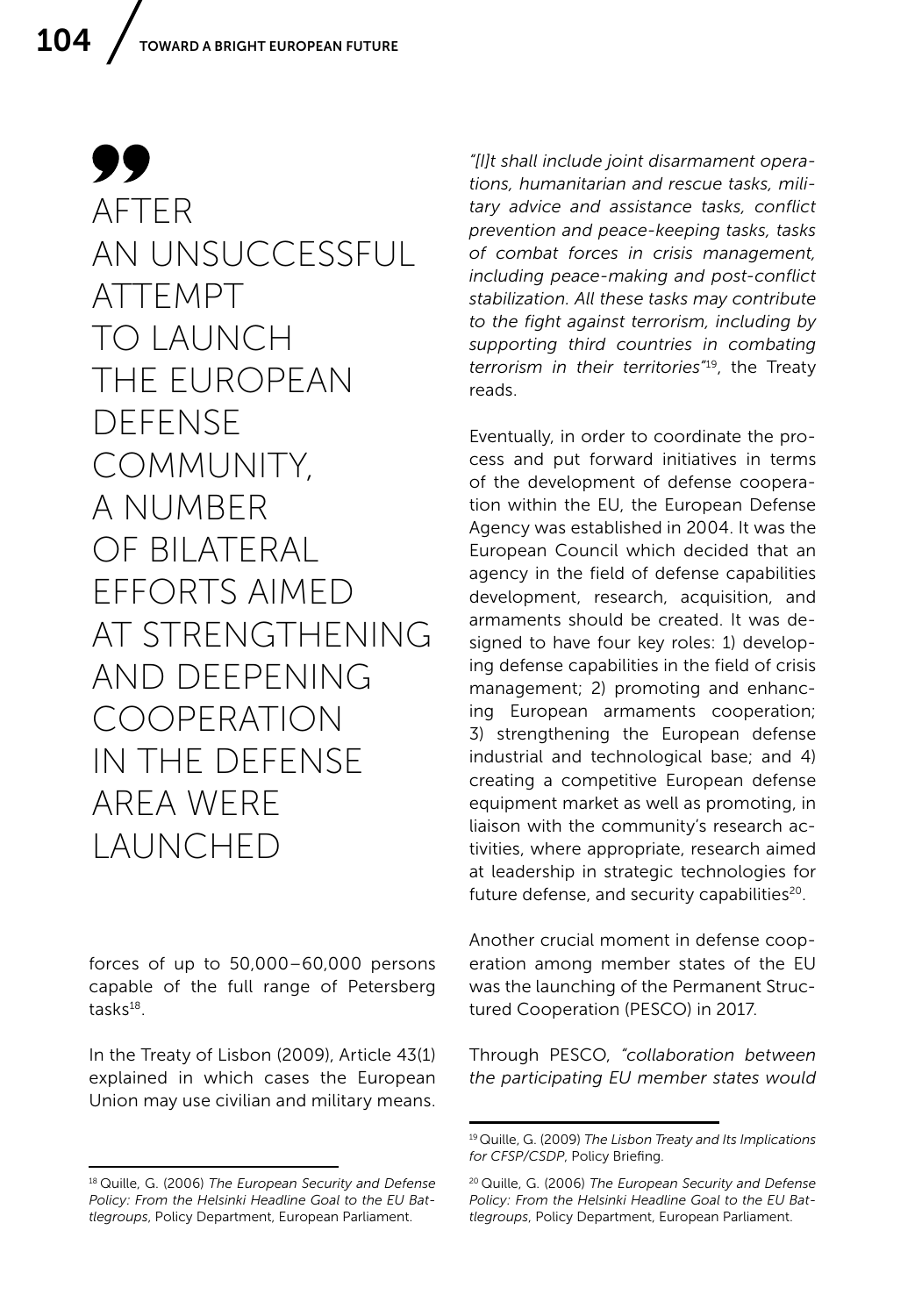*be gradually shifted from isolated projects towards planned and impact-based cooperation activities with the objective to establish a more coherent European capability landscape. It is a framework and a structured process to gradually deepen defense cooperation to deliver the demanded capabilities to also undertake the most demanding missions and thereby provide improved security to EU citizens."*<sup>21</sup>

PESCO projects reflect both support for capability development and the provision of substantial support within means and capabilities to Common Security and Defense Policy operations and missions. It complements two other important current initiatives: the European Defense Fund, which shall support certain collaborative projects financially, and the Coordinated Annual Review on Defense (CARD) which supports member states' efforts to better identify opportunities for new collaborative initiatives (in particular, the PESCO projects). The coherence of these initiatives with PESCO and their orientation towards the agreed EU Capability Development Priorities is key to focusing the new dynamic in European defense matters towards a more coherent European capability landscape and a full-spectrum force package usable for operations and missions.

### WHAT EUROPEAN PUBLIC OPINION **THINKS**

It should be admitted that the concept of creating a defense identity of the European Union is ambiguously accepted. This is not just because people believe that the EU should retain its function of a normative, soft, and pure economic power, but also, at the same time, it remains to be seen how such a force shall be shaped and under what framework it would function needs to be clarified.

99 OVER THE YEARS, THERE HAS BEEN A RESURGENCE OF CALLS IN FAVOR OF A EUROPEAN ARMY – ESPECIALLY, SINCE 2014, WHEN RUSSIA INVADED EASTERN PARTS OF UKRAINE

However, it is true that, over the years, there has been a resurgence of calls in favor of a European army – especially, since 2014, when Russia invaded eastern parts of Ukraine. At that time, the security threat became more obvious, and the concept of a European army gained momentum. It must be noted that Europe's defense has strongly depended on the military power of the United States and the NATO alliance. However, after the Russian invasion of the Crimean Peninsula, citing increasing security threats, European leaders began to seriously contemplate a future where the EU stands alone militarily.

At the highest level, the concept of a European army had already received support. Jean Claude Junker, the former President of the European Commission, in his 2015 interview for the German newspaper *Welt am Sonntag*, said that a common army among the Europeans would convey to Russia that Europeans are serious about

<sup>21</sup><https://pesco.europa.eu/about/>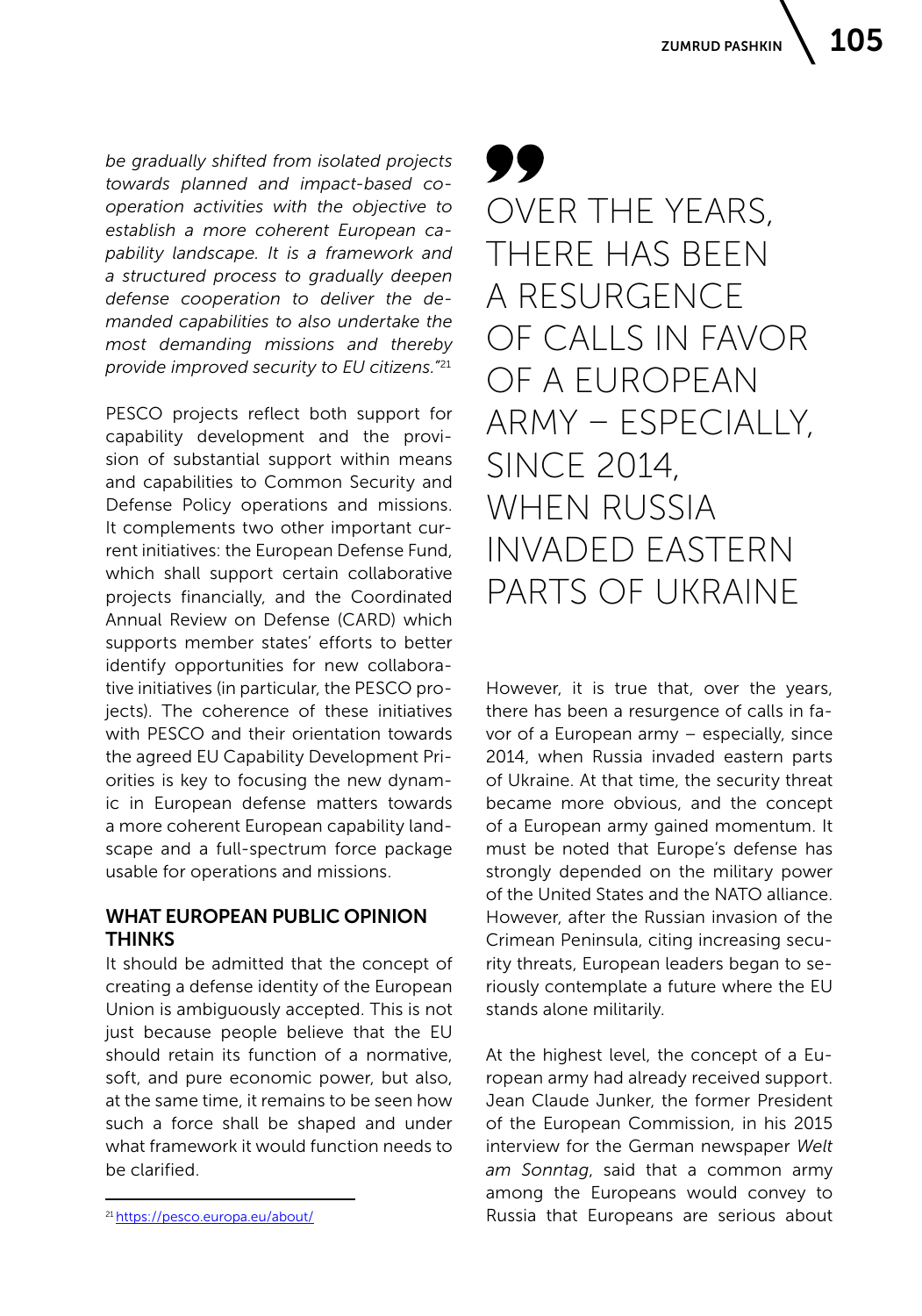defending the values of the European Union<sup>22</sup>.

According to Juncker, getting member states to combine militarily would make spending more efficient and would encourage further European integration. *"Such an army would help us design a common foreign and security policy,*" he stated<sup>23</sup>. A common army would also strengthen Europe's reputation. At that time, this approach received the support of others. Ursula von der Leyen, the then Defense Minister of Germany, said that the future of Europeans would one day be a European army, but *"not in the short term."*24 She added that such a move would *"strengthen Europe's security"* as well as *"a European pillar in the transatlantic alliance."*25 As the President of the European Commission, she once again has demonstrated her determination on this matter. Ursula von der Leyen has said the EU should seek to strengthen its military capabilities to counter security threats and global crises. *"It is time for Europe to step up to the next level,"* Ms. von der Leyen claimed in her annual State of the Union address $26$ .

Former German chancellor Angela Merkel also supported the idea of creating a European army after French President Macron touched upon this issue in his interview in 2018. Merkel delivered a speech in the European Parliament, where she stated that *"the EU has to look at the vision of one day* 

<sup>22</sup> [https://www.theguardian.com/world/2015/mar/08/](https://www.theguardian.com/world/2015/mar/08/jean-claude-juncker-calls-for-eu-army-european-commission-miltary) [jean-claude-juncker-calls-for-eu-army-european](https://www.theguardian.com/world/2015/mar/08/jean-claude-juncker-calls-for-eu-army-european-commission-miltary)[commission-miltary](https://www.theguardian.com/world/2015/mar/08/jean-claude-juncker-calls-for-eu-army-european-commission-miltary)

 $25$  Ibid.

*creating a real, true European army."*27 The chancellor said the idea would complement NATO.

Hungarian, Czech Republic, and Italian officials had also expressed their support for the idea.<sup>28</sup> However, no one has given any details on when the ambitious idea could become a reality.

Opinions of European citizens about the creation of the European joint army are not negative either [See: Figure 1]. According to a poll on the subject conducted by Eurobarometer in 2017, 74% of respondents in the Netherlands and Belgium supported an EU army, 65% in France, and 55% in Germany, favored the concept. In the EU's neutral countries, the support was at the levels of 45% in Austria, 46% Ireland, 42% in Finland, 55% in Malta, and 40% in Sweden, which is quite significant. According to a poll, the Central and Eastern European countries are also in favor of this idea, the percentage of respondents in Bulgaria, Romania, Hungary, Slovakia, Slovenia, Poland, Czech Republic, Latvia who support the joint European army is around 60 %, even in Lithuania this figure is over 70%29.

However, in general, various surveys and polls<sup>30</sup> show that European society heavily relies on the power which already exists: NATO. Across Europe, people have a positive view and trust NATO [See: Figure 2].

 $23$  Ibid.

<sup>24</sup> Mahony, H. (2015) "EU Commission Chief Makes Case for European Army," [in]: *EUobserver.com*, March 9.

<sup>26</sup> BBC (2021) *EU Must Step Up and Build Defence* – Von der Leyen, September 15.

<sup>27</sup> [https://www.theguardian.com/world/2018/nov/13/](https://www.theguardian.com/world/2018/nov/13/merkel-joins-macron-in-calling-for-a-real-true-european-army ) [merkel-joins-macron-in-calling-for-a-real-true-euro](https://www.theguardian.com/world/2018/nov/13/merkel-joins-macron-in-calling-for-a-real-true-european-army )[pean-army](https://www.theguardian.com/world/2018/nov/13/merkel-joins-macron-in-calling-for-a-real-true-european-army ) 

<sup>&</sup>lt;sup>28</sup> Reuters (2016) "Hungarian PM Orban Calls for Joint European Army" and "Czech PM Calls for Joint EU Army," [in]: *EUobserver.com*, August 22.

<sup>29</sup> Statista (2019) *Where Support Is Highest for an EU Army*, January 24.

<sup>30</sup> [https://www.pewresearch.org/fact-tank/2021/06/10/](https://www.pewresearch.org/fact-tank/2021/06/10/nato-continues-to-be-seen-in-a-favorable-light-by-people-in-member-states/) [nato-continues-to-be-seen-in-a-favorable-light-by](https://www.pewresearch.org/fact-tank/2021/06/10/nato-continues-to-be-seen-in-a-favorable-light-by-people-in-member-states/)[people-in-member-states/](https://www.pewresearch.org/fact-tank/2021/06/10/nato-continues-to-be-seen-in-a-favorable-light-by-people-in-member-states/); [https://www.romania-in](https://www.romania-insider.com/survey-nato-eu-trust-jan-2022)[sider.com/survey-nato-eu-trust-jan-2022;](https://www.romania-insider.com/survey-nato-eu-trust-jan-2022) [https://www.](https://www.nato.int/cps/en/natohq/news_184687.htm) [nato.int/cps/en/natohq/news\\_184687.htm](https://www.nato.int/cps/en/natohq/news_184687.htm)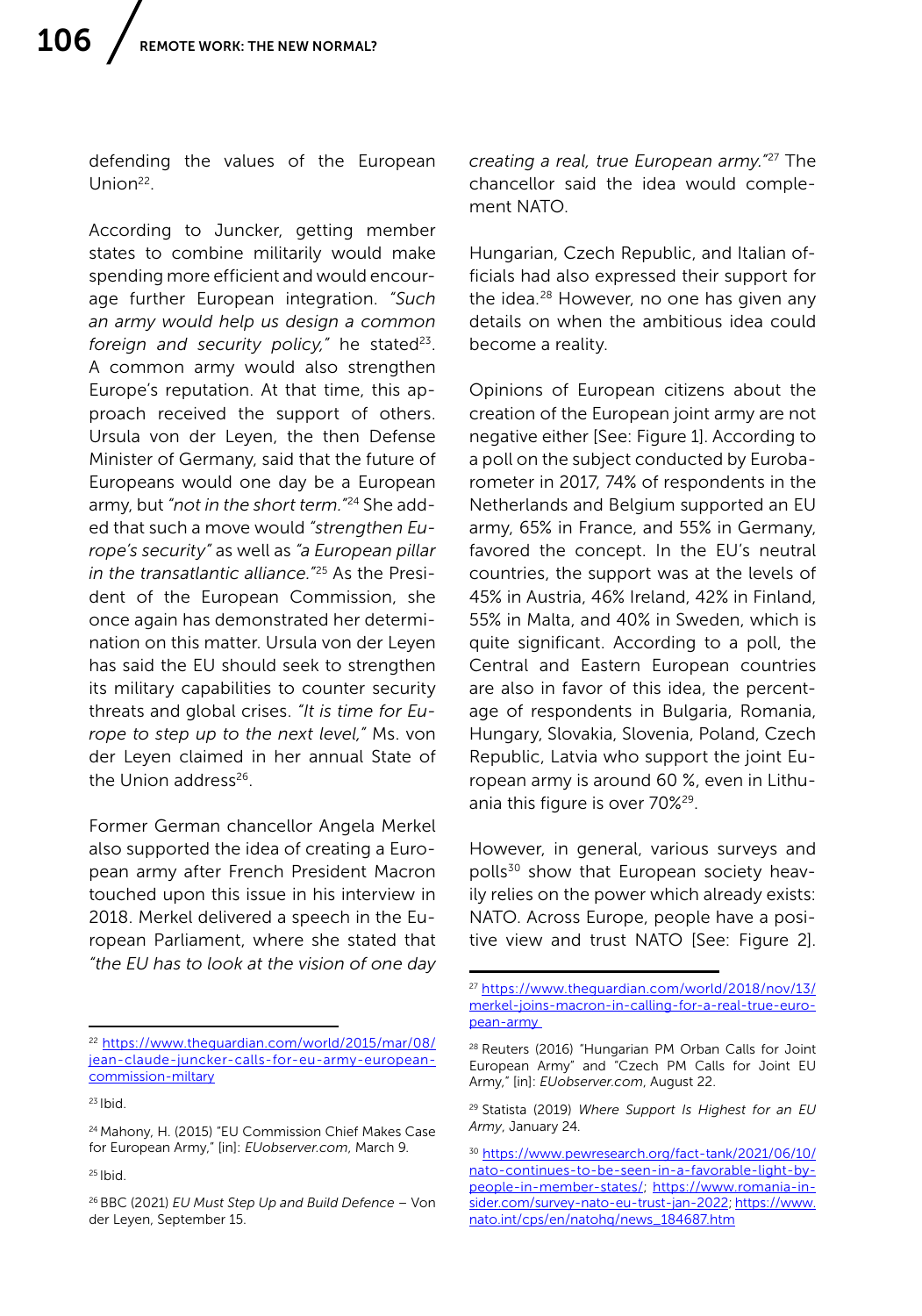**ZUMRUD PASHKIN** 



Figure 1: The percentage of respondents supporting the creation of EU army (2017)

Source: Eurobarometer

According to the 2020 survey conducted by Pew Research, a median of 53% across sixteen member countries surveyed had a favorable view of the organization $31$ .

Positive ratings of NATO among members of the European Union range from a high of 82% in Poland to 37% in Greece. The majority of people in Poland, Lithuania, the Netherlands, Italy, and Germany rate NATO positively in Europe. Opinions are also relatively positive in the Czech Republic, Slovakia, France, Spain, Hungary, and Bulgaria<sup>32</sup>. Interestingly, Eastern Europe and the Baltics trust on security issues the United States more than some EU countries.

# OBSTACLES IN MILITARY INTEGRATION

The European Union has achieved deep integration in different fields, with the economic sphere being a good example. However, when it comes to the integration of member states from the military perspective, and the possibility of the establishment of a common army, one cannot speak about the same level of success. So, why could an idea as old as that of European integration not have been implemented successfully so far?

When one considers the possibility of establishing a joint European military, conformists and Eurosceptics usually argue that there cannot be a European army unless there is a European nation or a 'European identity.' This argument may

<sup>31</sup> [https://www.pewresearch.org/global/2020/02/09/](https://www.pewresearch.org/global/2020/02/09/nato-seen-favorably-across-member-states/) [nato-seen-favorably-across-member-states/](https://www.pewresearch.org/global/2020/02/09/nato-seen-favorably-across-member-states/)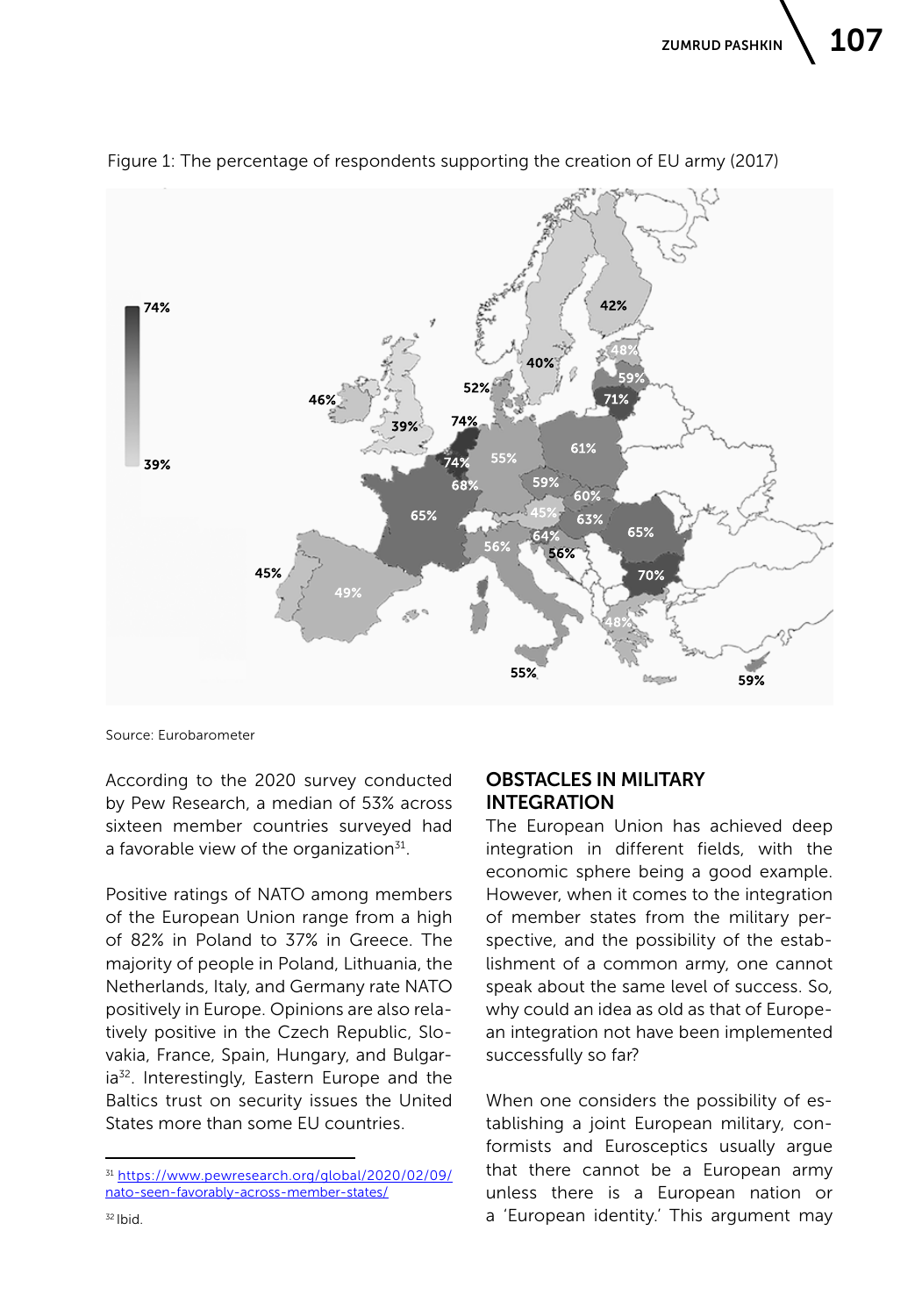#### Figure 2: Survey in member states on NATO



#### NATO seen favorably in member states, but few in Turkey agree

Source: Spring 2019 Global Attitudes Survey, Pew Research Center

sound logical to a certain extent, but it is not enough. There are other firm reasons which explain why Europe has not created its own army, including capability, political will of states, fear of being 'instrumentalized,' financial regulations related to defense spending, and some questionable points in legislative acts. Let us make these reasons clear.

The confrontation can come out among the member states in terms of capabilities relating to three problems: some European states are not spending enough on defense. This is an argument that even former USA president Trump had criticized. In recent history, while other countries such as China, India, and Russia have continued to increase their military spending, the economic crisis has caused a sharp cut in the military and defense budgets of EU Member States.

According to the report published by the EUISS, the total defense spending of EU member states has declined 14.5% since 2007: in 2015 EU member states were annually spending EUR 36 billion less than in 2007 (from EUR 216 billion down to EUR 180 billion). EU Member States' average defense spending remains at 1.5% of GDP on defense; below the target of 2% of GDP agreed by NATO members in the 2014 Wales Summit. It is a fact that defense spending by European NATO members fell by 35% between 1985 and 1995<sup>33</sup>.

Maybe we can find a linkage between this fact and the collapse of the Soviet Union, thus European states felt safe after the dissolution of Soviet empire. Now we

<sup>33</sup> Wołkonowski, J. (2018) "NATO Defense Expenditures in 1949-2017," [in]: *SHS Web of Conferences*, Vol. 57(01032).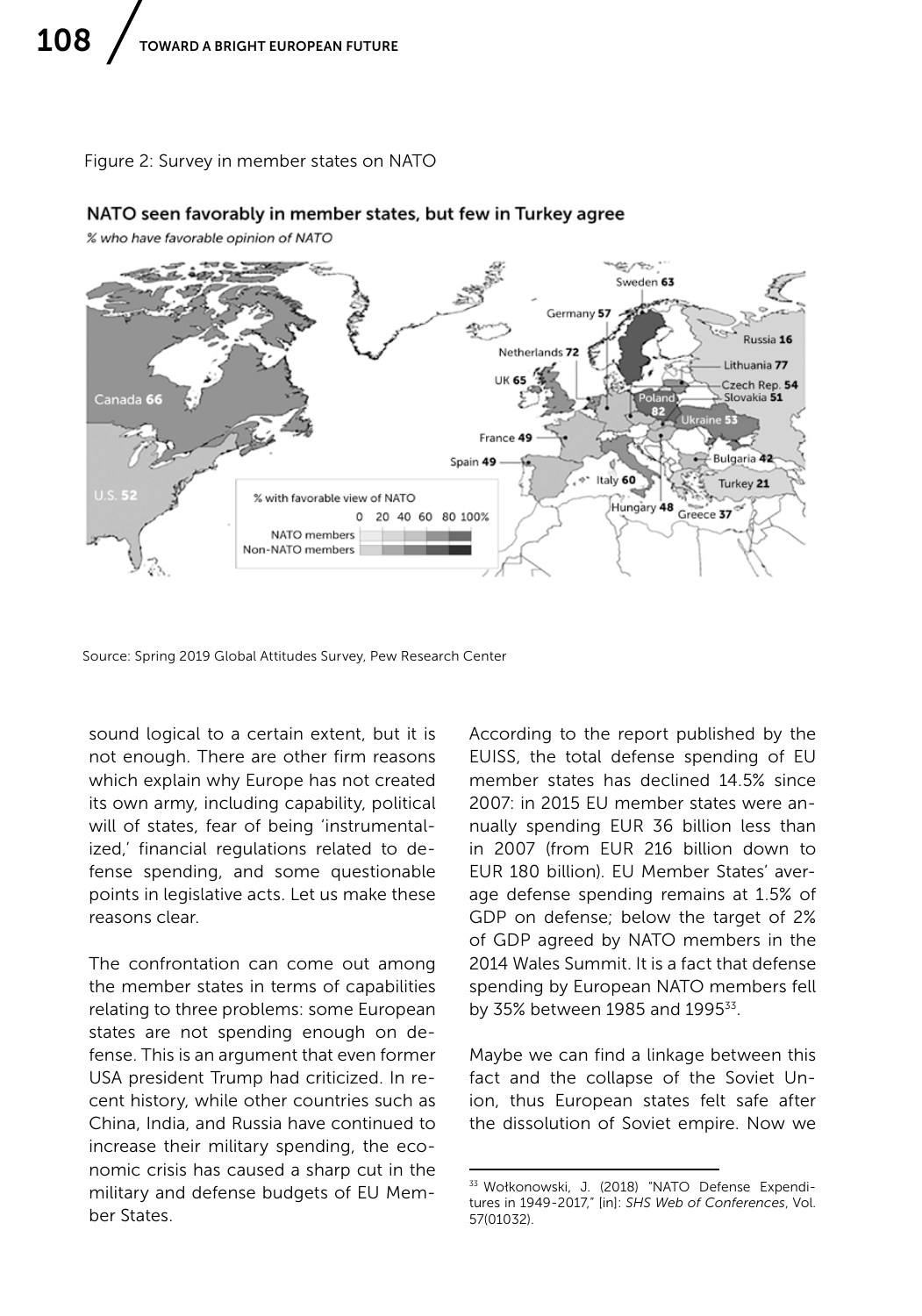# 99 SMALL NATIONAL DEFENSE INDUS-TRIES PRODUCING SIMILAR HARDWARE FOR SMALL NA-TIONAL MILITAR-IES ARE A RECIPE FOR DUPLICATION AND WASTE

understand better that even though the USSR collapsed almost thirty years ago, the Kremlin's aggressive foreign policy has not changed. It should be acknowledged that 'tranquility' has disappeared after the Russian military attack on Ukraine, and now European countries are increasing defense spending.

Four days after Russia started the invasion of Ukraine, on February 27, German Chancellor Olaf Scholz announced a plan to increase the German military by pledging EUR 100 billion (USD 112.7 billion) of the 2022 budget for armed forces $34$ . It seems that others will follow suit $35$ .

The second issue is about the disparities between member states. Before Brexit, France and the United Kingdom made up 45% of total EU defense spending, whereas the countries such as Cyprus, Bulgaria, Estonia, and Greece, were the only member states to spend around 2% of GDP, which NATO has deemed to be the minimum requirement, even other countries paid much less.

In 2017, only four nations met the threshold: the United States (3.6%), Greece (2.4%), the United Kingdom (2.1%), and Poland (2.0%) [See: Figure 3]. However, in 2021, ten countries reached the percentage target – among them, Croatia is in the third place with 2.79%, while Estonia (2.28%), Latvia (2.27%), Poland (2.1%), Lithuania (2.03%), Romania (2.02%), and France (2.01%) also made up the ten countries meeting NA-TO's proportional 2% target<sup>36</sup>. Fourteen EU member states which are also NATO members still cannot reach the NATO defense spending target, with their defense spending within NATO being under 2%37.

The EU's Member States have the second largest army in the world, however in the last decade, the consolidated number of military personnel has decreased by 23%. The total number of deployable and sustainable land forces has also fallen. Despite large workforce budgets, the scale of military manpower is not sufficient and not well prepared for immediate military op $erations<sup>38</sup>$ 

Thirdly, the problem is related to the longstanding fragmentation of the defense market. Small national defense industries producing similar hardware for small

<sup>34</sup> [https://www.dw.com/en/germany-commits-100-bil](https://www.dw.com/en/germany-commits-100-billion-to-defense-spending/a-60933724)[lion-to-defense-spending/a-60933724](https://www.dw.com/en/germany-commits-100-billion-to-defense-spending/a-60933724)

<sup>35</sup> [https://breakingdefense.com/2022/03/seven-euro](https://breakingdefense.com/2022/03/seven-european-nations-have-increased-defense-budgets-in-one-month-who-will-be-next/)[pean-nations-have-increased-defense-budgets-in](https://breakingdefense.com/2022/03/seven-european-nations-have-increased-defense-budgets-in-one-month-who-will-be-next/)[one-month-who-will-be-next/;](https://breakingdefense.com/2022/03/seven-european-nations-have-increased-defense-budgets-in-one-month-who-will-be-next/) [https://balkaninsight.](https://balkaninsight.com/2022/03/16/russian-invasion-prompts-region-to-rethink-defence-spending/) [com/2022/03/16/russian-invasion-prompts-region-to](https://balkaninsight.com/2022/03/16/russian-invasion-prompts-region-to-rethink-defence-spending/)[rethink-defence-spending/](https://balkaninsight.com/2022/03/16/russian-invasion-prompts-region-to-rethink-defence-spending/)

<sup>36</sup> [https://www.forces.net/news/world/nato-which](https://www.forces.net/news/world/nato-which-countries-pay-their-share-defence)[countries-pay-their-share-defence](https://www.forces.net/news/world/nato-which-countries-pay-their-share-defence)

<sup>37</sup> [https://www.nato.int/nato\\_static\\_fl2014/assets/](https://www.nato.int/nato_static_fl2014/assets/pdf/2021/6/pdf/210611-pr-2021-094-en.pdf) [pdf/2021/6/pdf/210611-pr-2021-094-en.pdf](https://www.nato.int/nato_static_fl2014/assets/pdf/2021/6/pdf/210611-pr-2021-094-en.pdf)

<sup>38</sup> [https://www.eca.europa.eu/Lists/ECADocuments/](https://www.eca.europa.eu/Lists/ECADocuments/REW19_09/REW_EU-defence_EN.pdf) [REW19\\_09/REW\\_EU-defence\\_EN.pdf](https://www.eca.europa.eu/Lists/ECADocuments/REW19_09/REW_EU-defence_EN.pdf)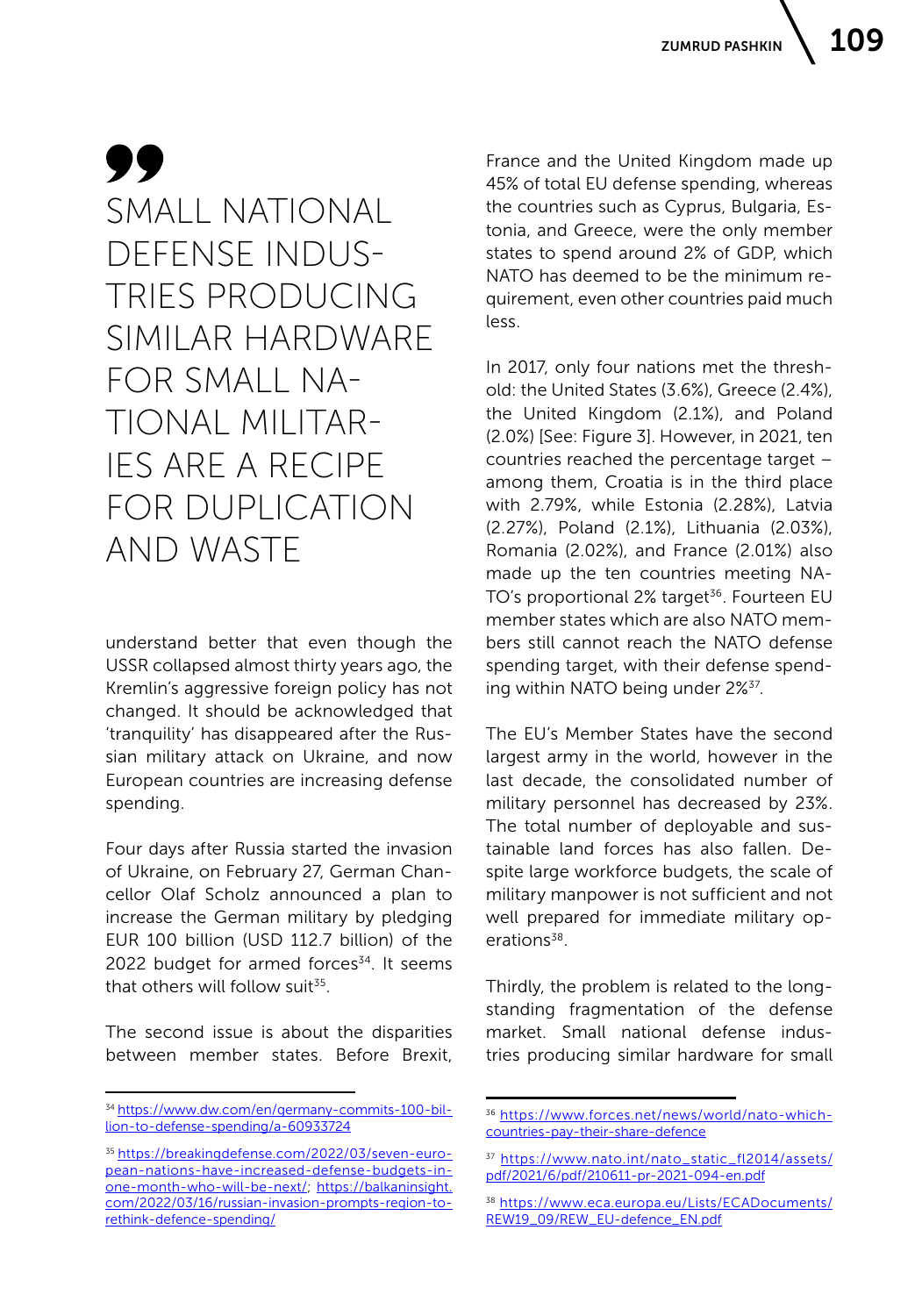|                        | 2014    | 2021e   | Real change<br>2014-2021<br>$(\%)$ | Share of real<br>GDP 2014<br>$(\%)$ | Share of<br>real GDP<br>2021e (%) |
|------------------------|---------|---------|------------------------------------|-------------------------------------|-----------------------------------|
| Albania                | 150     | 188     | 25.62                              | 1.35                                | 1.44                              |
| Belgium                | 4,400   | 5,404   | 22.81                              | 0.97                                | 1.12                              |
| <b>Bulgaria</b>        | 640     | 901     | 40.80                              | 1.31                                | 1.56                              |
| Canada                 | 15,562  | 23,576  | 51.50                              | 1.01                                | 1.39                              |
| Croatia                | 892     | 1,512   | 69.47                              | 1.85                                | 2.79                              |
| <b>Czech Republic</b>  | 1,683   | 2,958   | 75.70                              | 0.94                                | 1.42                              |
| Denmark                | 3,399   | 4,758   | 40.00                              | 1.15                                | 1.41                              |
| Estonia                | 432     | 624     | 44.44                              | 1.92                                | 2.28                              |
| France                 | 43,936  | 50,971  | 16.01                              | 1.82                                | 2.01                              |
| Germany                | 39,274  | 53,736  | 36.82                              | 1.19                                | 1.53                              |
| Greece                 | 4,358   | 7,417   | 70.19                              | 2.22                                | 3.82                              |
| Hungary                | 1,035   | 2,333   | 125.27                             | 0.86                                | 1.60                              |
| Italy                  | 20,788  | 25,595  | 23.12                              | 1.14                                | 1.41                              |
| Latvia                 | 245     | 691     | 181.80                             | 0.94                                | 2.27                              |
| Lithuania              | 357     | 1,003   | 180.79                             | 0.88                                | 2.03                              |
| Luxembourg             | 212     | 380     | 79.63                              | 0.38                                | 0.57                              |
| Montenegro             | 59      | 76      | 28.27                              | 1.50                                | 1.74                              |
| <b>Netherlands</b>     | 8,650   | 12,027  | 39.04                              | 1.15                                | 1.45                              |
| North Macedonia        | 106     | 177     | 67.58                              | 1.09                                | 1.61                              |
| Norway                 | 5,862   | 7,715   | 31.61                              | 1.55                                | 1.85                              |
| Poland                 | 8,532   | 12,047  | 41.20                              | 1.86                                | 2.10                              |
| Portugal               | 2,562   | 3,272   | 27.72                              | 1.31                                | 1.54                              |
| Romania                | 2,324   | 4.432   | 90.74                              | 1.35                                | 2.02                              |
| <b>Slovak Republic</b> | 832     | 1,700   | 104.25                             | 0.99                                | 1.73                              |
| Slovenia               | 411     | 629     | 53.04                              | 0.97                                | 1.28                              |
| Spain                  | 10,608  | 12,749  | 20.19                              | 0.92                                | 1.02                              |
| <b>Turkey</b>          | 11,783  | 16,851  | 43.01                              | 1.45                                | 1.57                              |
| <b>United Kingdom</b>  | 61,378  | 69,082  | 12.55                              | 2.14                                | 2.29                              |
| <b>United States</b>   | 660,062 | 725,709 | 9.95                               | 3,73                                | 3,52                              |

# Figure 3: Defense expenditure in NATO (2014-2021)

Source: Own calculation based on statistical data for Hungary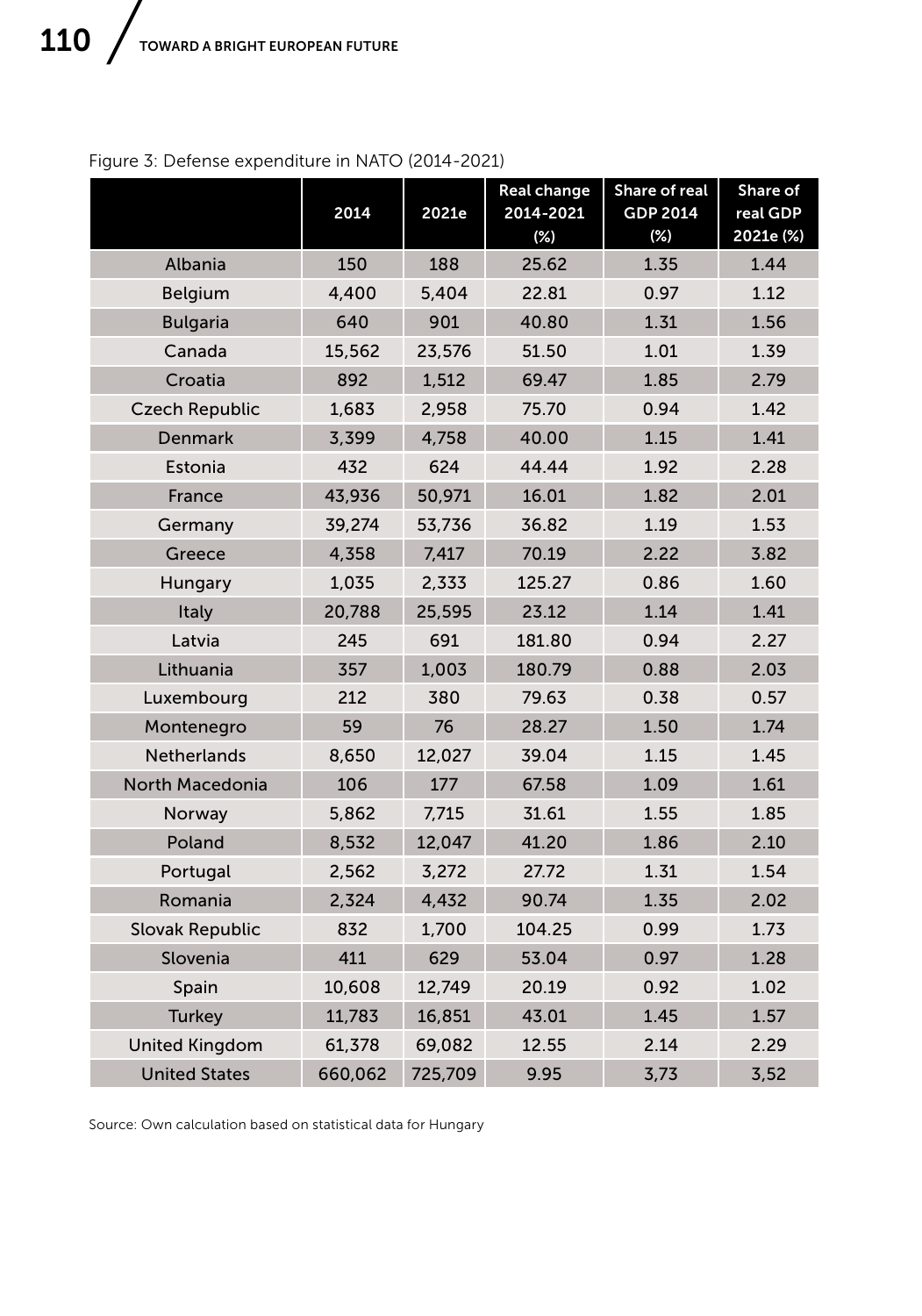national militaries are a recipe for duplication and waste<sup>39</sup>. There has been no shortage of neither declaratory nor practical initiatives aimed at solving this problem. Former French president Nicolas Sarkozy, in his speech at the Le Bourget Air Show in 2007, condemned the waste inherent in a system where each country demanded *' juste retour'*, arguing that the "future is in joint programs"40.

In 2009, two EU directives – one on defense procurement, the other on intra-EU transfers of defense products – were introduced, aiming to overcome these difficulties by making defense markets more efficient and opening them up to EU-wide competition. But still, member states make active use of offset requirements in defense procurement to shore up national industries and jobs, or circumvent the rules by referring to essential security interests.

The political will of European states is one of the arguments that have the possibility to be an obstacle to military integration. For instance, the International Institute for Strategic Studies (IISS) observed that the political will and ability to utilize the resources pose, indeed, a certain difficulty<sup>41</sup>. Some member states are more willing than others to agree on the use of force, and to sacrifice their own blood. Firstly, the political will is related to a fear of 'loss of sovereignty'. EU member states "fear relinquishing control over this policy."42

Defense issues are a national competence, and the deepening of the Common Security and Defense Policy (CSDP) could result

99 DIFFERENT STRA-TEGIC CULTURES – MARKED BY DIF-FERENT HISTORI-CAL EXPERIENCES OF EACH EU MEM-BER STATE – CAN AFFECT THE SPEED OF INTEGRATION, TOO

in a loss in their autonomy of decisionmaking and, in certain cases, even a loss of sovereignty. This could be controversial for the member states that do not share the same interests and, are therefore not interested in the strengthened cooperation in this policy area. Together with the anxiety of loss of sovereignty, these member states fear being 'instrumentalized'. Here, let us recall the year 2006, when Germany declined to send its newly constituted battlegroup to the Democratic Republic of Congo (DRC), citing concerns over its lack of experience of high-risk deployments<sup>43</sup>. Similarly, as fighting in the DRC intensified during the second half of 2008, those member states whose battlegroups were scheduled to be on standby (Germany and the United Kingdom) turned out to be among the most vocal opponents of intervention.

40 Ibid.

- $41$  Ibid.
- 42 Ibid.

<sup>39</sup> Genschel, P. and M. Jachtenfuchs (2013) *Beyond the Regulatory Polity? The European Integration of Core State Powers*, Oxford Scholarship Online, p.76.

<sup>43</sup> Menon, A. (2009) "Empowering Paradise? The ESDP at Ten," [in]: *International Affairs*, Vol. 85(2), March.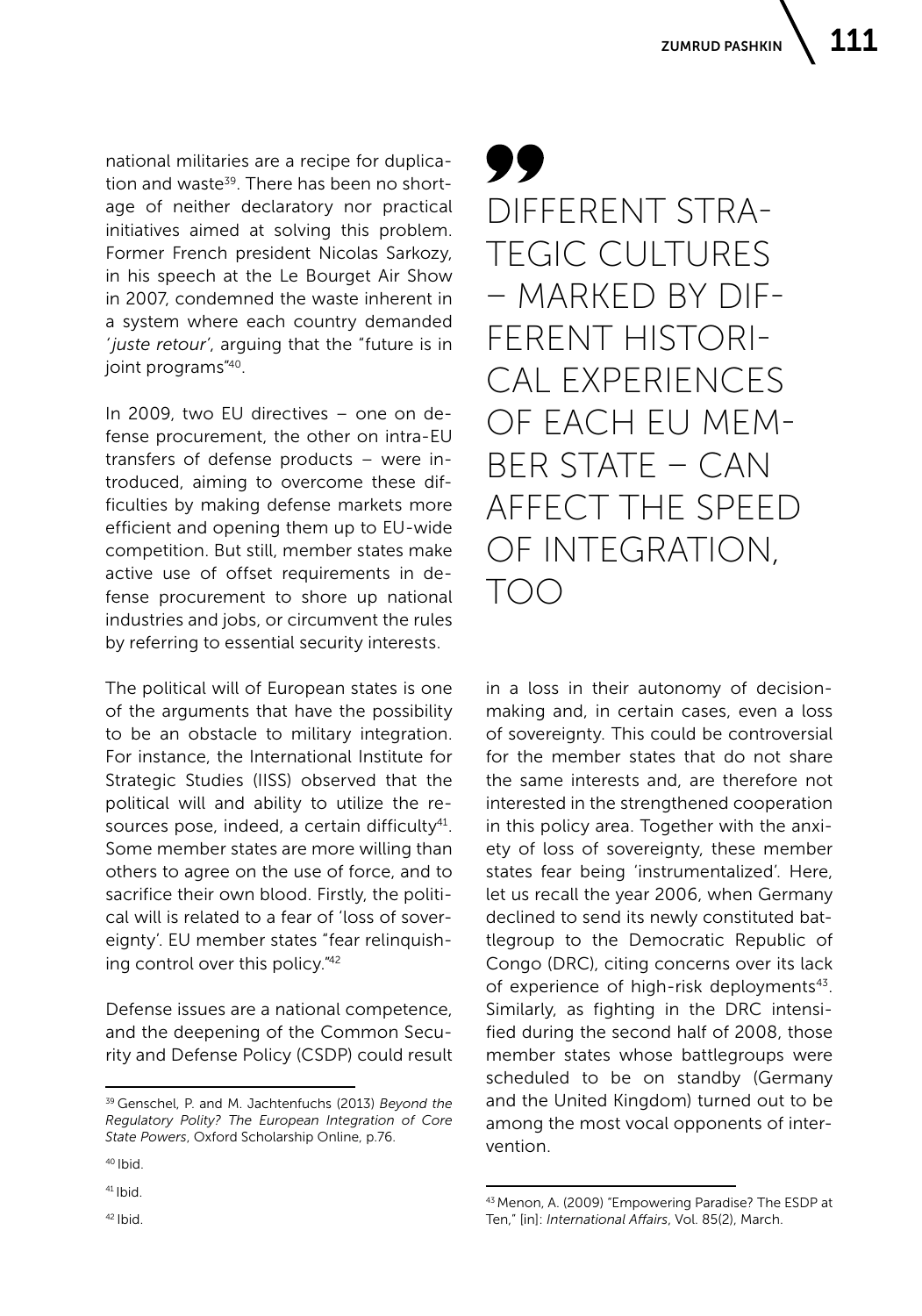Opposition to intervention by Germany stemmed from the reluctance to send troops to Africa, based on a growing suspicion that German soldiers were being used as a 'cover' by certain partners to legitimize an intervention in their former colonies. German officials revealed their fear of being, precisely, 'instrumentalized' by their French and Belgian counterparts, with some expressing the sentiment that the former colonial powers should deal with the issue themselves<sup>44</sup>. Increasing resentment of such perceived 'instrumentalization' also played a part in provoking German hostility towards the idea of an EU intervention in Chad in 2008.

From a military perspective, internally, different strategic cultures – marked by different historical experiences of each EU member state – can affect the speed of integration, too. Regarding this aspect, along with the tradition of neutrality of some EU member states (Finland, Austria, Ireland, Sweden, and Malta) it seems evident that. for example, the north and east of Europe have their territorial defense against Russia at the core of their security strategies, while the south of Europe is more focused on the challenges coming from North Africa and the Middle East.

From an economic viewpoint, the presence of inflexible financial rules on the EU level is clear in the following aspects. First, the creation of a European Union startup fund which would finance the costs of preparatory activities with military/defense implications<sup>45</sup>. Second, the current list of 'common costs' covered by the Athena mechanism (made up of contributions from the EU member states according to

99 LOOKING AT THE LEGISLATIVE ACTS, IT IS POSSI-BLE TO SEE CERTAIN CONTROVERSIAL POINTS THAT CAN BE POTENTIAL OB-STACLES IN CLOSER INTEGRATION

their GDP)<sup>46</sup> is not sufficient. Third, the basic rule for financing military operations is the principle of *"costs lie where they fall,"* under which *"countries pay for most of the expenses that they incur when participating in an operation"*47. All three aspects emphasize the non-existence of strong financial cooperation and support, which prevents the European Union and its member states from developing the CSDP.

Looking at the legislative acts, it is possible to see certain controversial points that can be potential obstacles in closer integration. In the Treaty of Lisbon, the intragovernmental method is retained for the Common

<sup>44</sup> Ibid.

<sup>45</sup> There is still no such start-up fund, hence the EU tries to address these issues through the European Defense Fund.

<sup>46</sup> Council of the European Union (2014) *Financing of Military Operations: The ATHENA Mechanism*. Available [online]: [https://www.consilium.europa.eu/me](https://www.consilium.europa.eu/media/29090/139880.pdf)[dia/29090/139880.pdf](https://www.consilium.europa.eu/media/29090/139880.pdf)

<sup>47</sup> Chevleski, A. and A. Gligorova (2018) "Financing EU Military Operations: The Athena Mechanism," [in]: *International Refereed Scientific Journal Vision*, Vol. 3(2), December.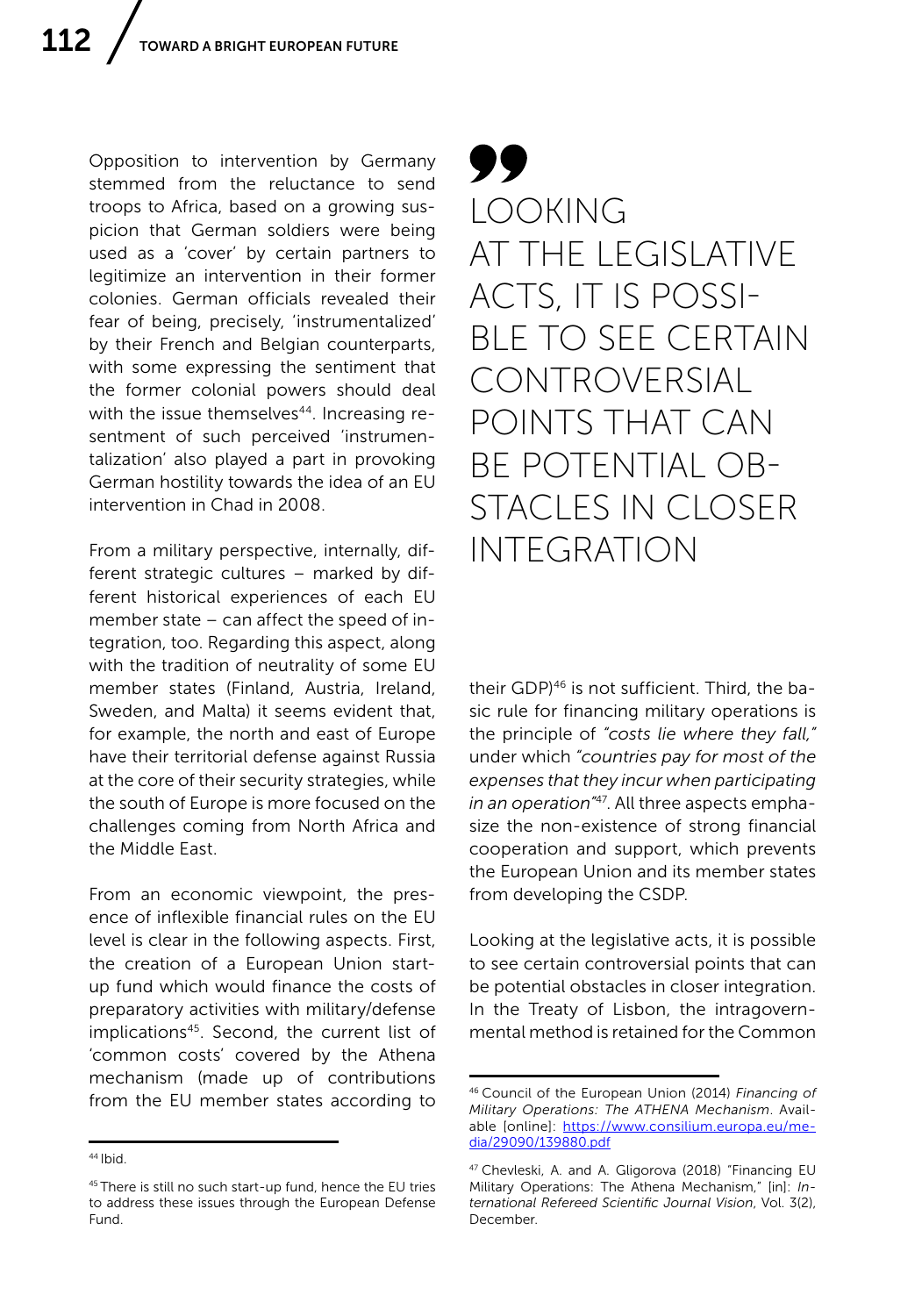99 FOR THE NEAR FUTURE, A JOINT EUROPEAN ARMY EQUIPPED WITH EURO-PEAN-MADE AND OWNED WEAPONS, INSTEAD OF THE U.S EXPORTED ONES, IS UNREALISTIC

Foreign and Security Policy (CFSP), of which the CSDP is an integral part. Sovereignty is still paramount to member states with regard to the CSDP. Member states adopt decisions unanimously; this policy is not supranational and the European Commission – influential and considered the driving force of the EU in other fields – has so far remained in the background.

Although the Treaty of Lisbon provides for a qualified majority in various foreign policies, in particular, related to EU positions in the field of human-rights issues in international forums, decisions on sanctions, and on EU civilian missions<sup>48</sup>, it does not apply to important decisions in military or defense policy. To ensure having effective and comprehensive integration of the military dimension, there should be a strong legal framework – binding legislative acts – and all member states must be obliged to pursue those acts.

Overall, there is no doubt that there exist certain problematic areas that affect close military cooperation at the EU level. National interests of the states, domestic factors, the level of development of the European states, among others, may be included in the list. In the current situation, it is impossible to predict future developments in terms of integration exactly. However, Brexit, the past experience under the Trump administration, and, most importantly, the current developments – increasing tensions between the West and Russia – suggest that the political will for a much closer defense and security cooperation within the European Union will strengthen.

For the near future, a joint European army equipped with European-made and owned weapons, instead of the U.S exported ones, is unrealistic. Nevertheless, the European Union has taken measures to develop defense capabilities and industry. The European Commission has already initiated the European Defense Fund, which supports collaborative research and development of capabilities in the defense field with the EU budget. This Defense Fund will financially support a consortia of companies from member states conducting cooperative defense research and development of defense products and technologies<sup>49</sup>. This can accelerate the integration of a defense industry for European countries.

<sup>48</sup> [https://pism.pl/publications/The\\_Introduction\\_of\\_](https://pism.pl/publications/The_Introduction_of_Qualified_Majority_Voting_in_EU_Foreign_Policy__Member_State_Perspectives) [Qualified\\_Majority\\_Voting\\_in\\_EU\\_Foreign\\_Policy\\_\\_](https://pism.pl/publications/The_Introduction_of_Qualified_Majority_Voting_in_EU_Foreign_Policy__Member_State_Perspectives) [Member\\_State\\_Perspectives](https://pism.pl/publications/The_Introduction_of_Qualified_Majority_Voting_in_EU_Foreign_Policy__Member_State_Perspectives)

<sup>49</sup> [https://ec.europa.eu/info/funding-tenders/find](https://ec.europa.eu/info/funding-tenders/find-funding/eu-funding-programmes/european-defence-fund_en )[funding/eu-funding-programmes/european-defence](https://ec.europa.eu/info/funding-tenders/find-funding/eu-funding-programmes/european-defence-fund_en )[fund\\_en](https://ec.europa.eu/info/funding-tenders/find-funding/eu-funding-programmes/european-defence-fund_en )